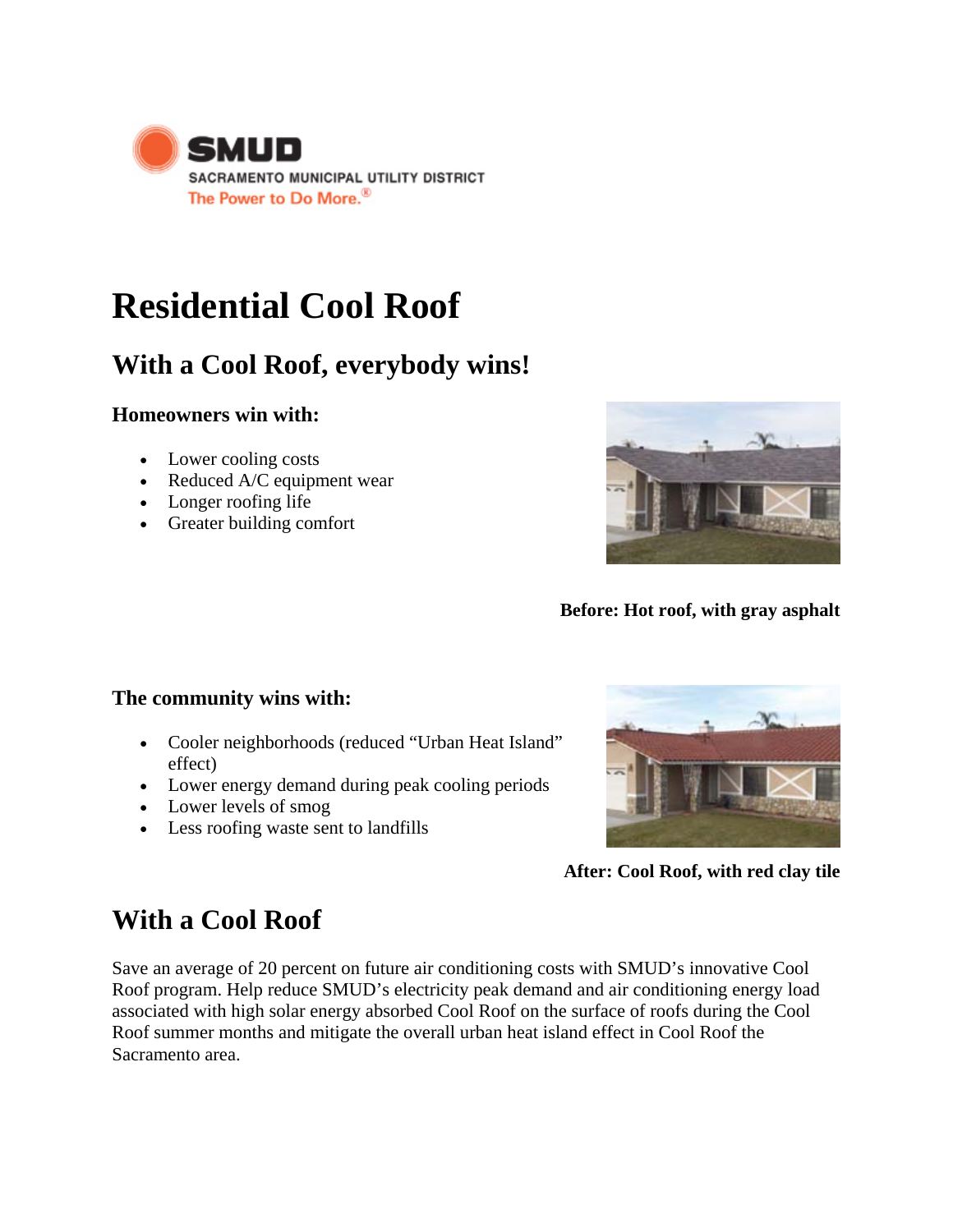The Cool Roof program provides an incentive to homeowners of 20 cents per square foot for flat roofs, and 10 cents per square foot of steep slope

roofs. Contractors must install products that meet SMUD's solar reflectivity and emissivity standards, which are:

### **Flat roofs**

- Reflectivity greater than 75 percent
- Emissivity greater than 75 percent

#### **Steep slope roofs**

- Reflectivity greater than 40 percent
- Emissivity greater than 75 percent

SMUD customers are free to select any licensed roofing contractor to be eligible for SMUD rebates and financing. SMUD offers a referral list of contractors, without any endorsements. SMUD does not guarantee the quality of a contractor's work or provide any warranty on the work.

Cool Roofs reflect solar energy (high reflectivity) and discharge stored heat (high emissivity). In this way they keep the roof cool. That keeps inside temperatures – and cooling costs – down. Compared to standard roof surfaces, Cool Roofs stay 50 degrees to 60 degrees cooler on hot summer days!

# **Flat roofs**

Cool Roofs for flat roof surfaces come in three main types (SMUD rebate  $= 20¢$  per sq. ft.):

### **Cool Roof coatings**

Best used on existing roofs in good condition. These are applied as thick coatings by means of spraying or rolling. Two main varieties of cool coatings are the cementitious and elastomeric types. The latter is more expensive but offers better performance characteristics.

### **Single-ply membranes**

Pre-fabricated sheets applied in a single layer and heat-sealed for a continuous bond. More expensive than cool coatings, but yield better quality and better overall performance. Good for use on new roofs or on those in need of extensive repair.

### **Sprayed polyurethane foam (SPF)**

SPF coatings are lightweight, easy to apply, and provide good insulation values. A spray gun is used to combine two separate ingredients. Instantaneous chemical reaction causes the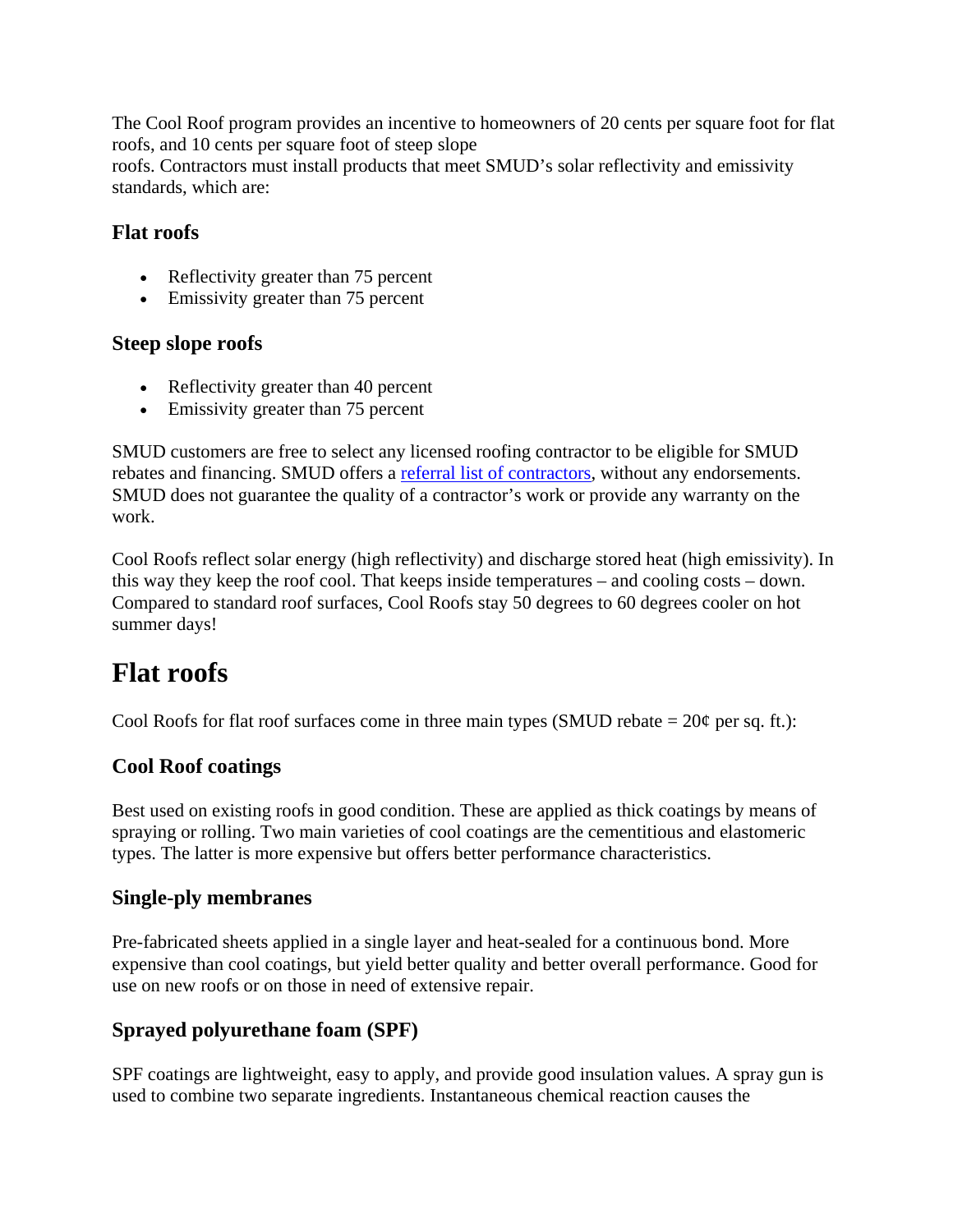mixture to expand and create a hard foam. SPF requires cool roof coatings to be applied over it to protect the foam against UV light degradation.

# **Steep slope roofs**

### **Cool Roof for Pitch Roof (SMUD rebate = 10¢ per sq. ft.)**

The cool roof products for steep slope roofs must have the initial reflectivity greater than 40 percent and emissivity greater than 75 percent. These products are roof tiles or coated metal roofs. Tiles are made of lightweight concrete or clay, and can be done in many colors. Bare metal roofs do not qualify for the rebate.

Get the list of Cool Roof products

# **To qualify for rebates**

In addition to being listed on the qualifying [EPA Energy Star® product list](http://www.energystar.gov/index.cfm?c=roof_prods.pr_roof_products), the Cool Roof products in the SMUD Cool Roof program must meet the initial Solar Reflectance and Initial Thermal Emittance standard as previously

specified and as rated by the [Cool Roof Rating Council.](http://www.coolroofs.org/)



**Roof surface temperature for a non-Cool Roof material (left) is 140 degrees, while the Cool Roof on the right at the same time is only 88 degrees.** 

All residential mobile homes and single-family homes must have an electrical central air conditioning (AC) system. Wall AC units are not eligible for rebates. New construction projects are not eligible for rebates.

Installation costs of residential Cool Roof products are eligible for [SMUD financing](http://www.smud.org/rebates/images-rebates/finance_factsheet.pdf). All contractors are eligible to offer SMUD's loan program to their customers in SMUD's service area.